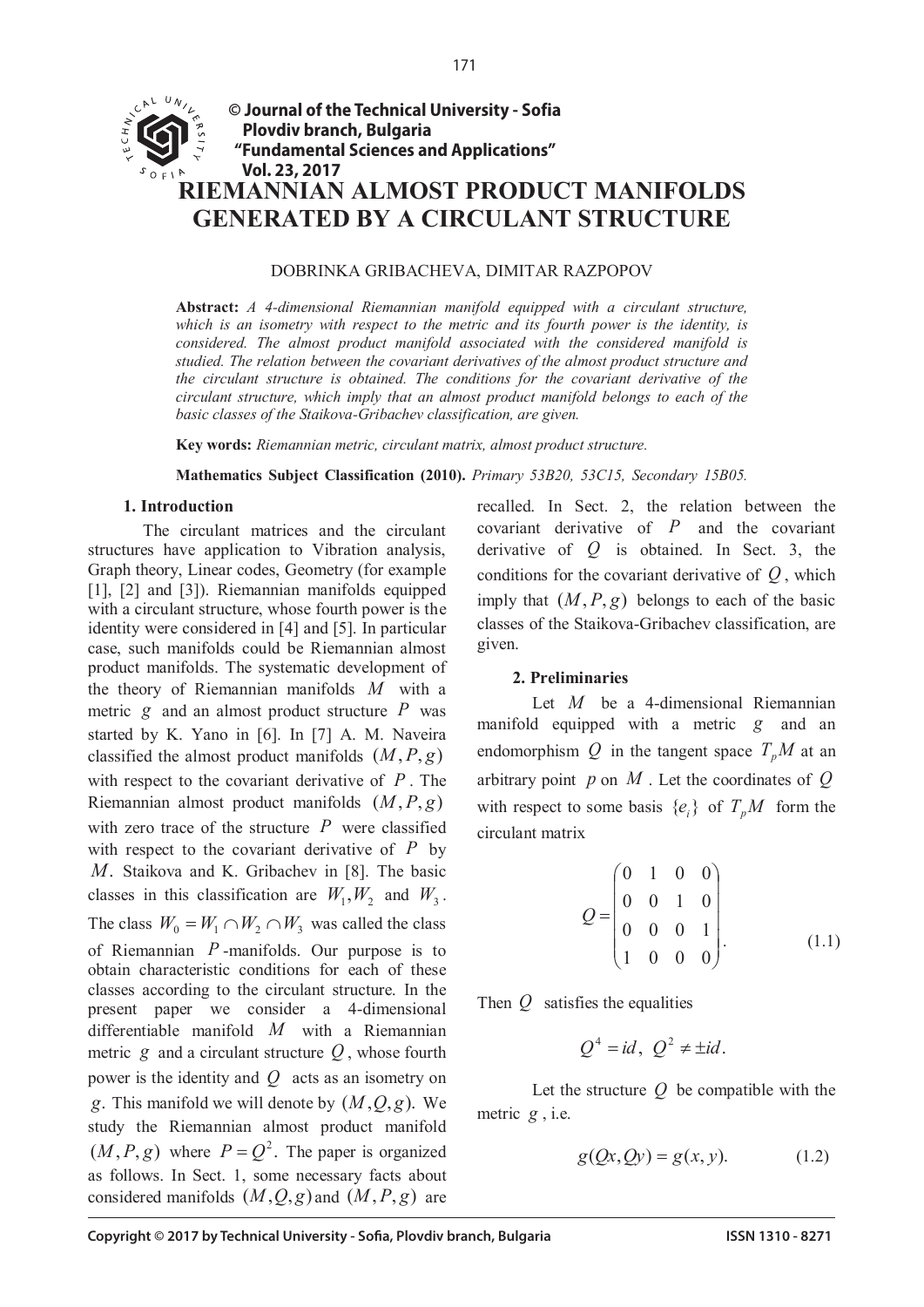Here and anywhere in this work  $x, y, z, u$  will stand for arbitrary elements of the algebra of the smooth vector fields on *M* or vectors in  $T_pM$ . The Einstein summation convention is used, the range of the summation indices being always  $\{1, 2, 3, 4\}$ .

Further, we consider a manifold  $(M, Q, g)$ equipped with a metric  $g$  and a structure  $Q$ , which satisfy (1.1) and (1.2). This manifold is studied in [4] and [5].

We denote  $P = Q^2$ . In [4] it is noted that the manifold  $(M, P, g)$  is a Riemannian manifold with an almost product structure *P* , because  $P^2 = id$ ,  $P \neq \pm id$  and  $g(Px, Py) = g(x, y)$ . Moreover  $trP = 0$ . For such manifolds is valid the Staikova-Gribachev classication given in [8]. This classification was made with respect to the tensor *F* of type  $(0,3)$  and the Lee form  $\alpha$ , which are defined by

$$
F(x, y, z) = g((\nabla_x P)y, z),
$$
  
\n
$$
\alpha(x) = g^{ij} F(e_i, e_j, x).
$$
\n(1.3)

Here  $\nabla$  is the Levi-Civita connection of *g*, and  $g^{ij}$  are the components of the inverse matrix of *g* with respect to  ${e_i}$ .

The basic classes of the Staikova-Gribachev classification are  $W_1, W_2$  and  $W_3$ . Their intersection is the class of Riemannian *P* -manifolds  $W_0$ . A manifold  $(M, P, g)$  belongs to each of these classes if it satisfies the following conditions:

$$
W_0: \quad F(x, y, z) = 0,\tag{1.4}
$$

$$
W_1: F(x, y, z) = \frac{1}{4}((g(x, y)\alpha(z)
$$

$$
+ g(x, z)\alpha(y) - g(x, Py)\alpha(Pz)
$$

$$
- g(x, Pz)\alpha(Py)),
$$
(1.5)

$$
W_2: \quad F(x, y, Pz) + F(y, z, Px) + F(z, x, Py) = 0, \n\alpha(z) = 0, \tag{1.6}
$$

$$
W_3: F(x, y, z) + F(y, z, x) + F(z, x, y) = 0.
$$
 (1.7)

It is well known that  $\nabla$  satisfies the equalities:

$$
(\nabla_x Q)y = \nabla_x Qy - Q\nabla_x y \tag{1.8}
$$

$$
(\nabla_x P)y = \nabla_x Py - P \nabla_x y \tag{1.9}
$$

Let the structure Q of a manifold  $(M, Q, g)$  be the covariant constant, i.e.  $(\nabla_x Q)y = 0$ . Then, from (1.8) we obtain successively  $\nabla \cdot Qy = Q\nabla \cdot y$ ,  $\nabla_x Q^2 y = Q \nabla_x Q y = Q^2 \nabla_x y$ , thus we get  $\nabla F_y = P \nabla_y y$ .

Therefore, from (1.9) it follows  $(\nabla P)\nu = 0$ .

By using the latter equality and (1.3) we find (1.4). Hence the next theorem is valid.

**Theorem 1.1.** If the structure *Q* of the manifold  $(M, Q, g)$  satisfies  $\nabla Q = 0$ , then  $(M, P, g)$  belongs to the class  $W_0$ .

As it is known the curvature tensor  $\overline{R}$  of  $\nabla$ is determined by

$$
R(x, y)z = \nabla_x \nabla_y z - \nabla_y \nabla_x z - \nabla_{[x, y]} z.
$$

The corresponding tensor of type  $(0,4)$  is defined as follows  $R(x, y, z, u) = g(R(x, y)z, u)$ .

**Proposition 1.2.** [5] If the structure *Q* of the manifold  $(M, Q, g)$  satisfies  $\nabla Q = 0$ , then for the curvature tensor  $R$  it is valid

$$
R(x, y, Qz, Qu) = R(x, y, z, u).
$$

We substitute *Qz* for *z* and *Qu* for *<sup>u</sup>* in the latter equality, and using Theorem 1.1, we obtain

**Corollary 1.3.** If the manifold  $(M, P, g)$ belongs to  $W_0$ , then the curvature tensor R satisfies,

$$
R(x, y, Pz, Pu) = R(x, y, z, u).
$$

i.e. *R* is a Riemannian *P* -tensor.

## **3. Relation between**  $F$  **and**  $\overline{F}$

We consider manifolds  $(M, Q, g)$  and  $(M, P, g)$ , where  $P = Q^2$ . We define a tensor  $\overline{F}$ of type  $(0,3)$ , as follows

$$
\overline{F}(x, y, z) = g((\nabla_x Q)y, z),
$$
  
\n
$$
\overline{\alpha}(x) = g^{ij} \overline{F}(e_i, e_j, x),
$$
\n(2.1)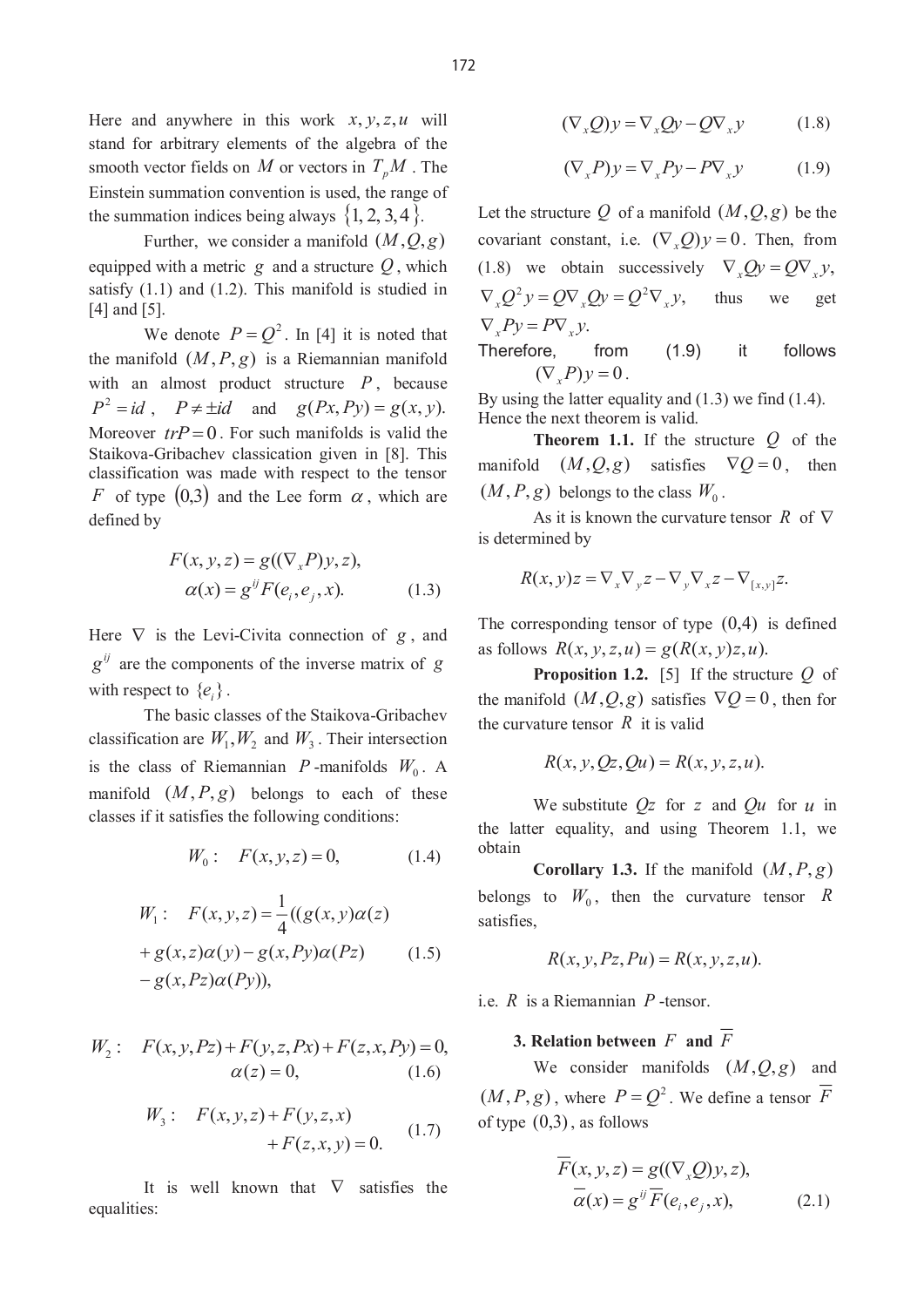where  $\overline{\alpha}$  is the Lee form associated to  $\overline{F}$ .

**Theorem 2.1.** For the tensors *F* on the manifold  $(M, P, g)$  and  $\overline{F}$  on the manifold  $(M, Q, g)$  the following equalities are valid:

$$
\overline{F}(x, y, z) + \overline{F}(x, Qy, Qz) = F(x, y, Qz), \quad (2.2)
$$

$$
\overline{F}(x, y, Q^3 z) + \overline{F}(x, Qy, z) = F(x, y, z). \tag{2.3}
$$

**Proof.** From (1.3) and (1.9), due to  $P = Q^2$ , we get

$$
F(x, y, z) = g(\nabla_x P y - P \nabla_x y, z)
$$
  
=  $g(\nabla_x Q^2 y - Q^2 \nabla_x y, z),$ 

i.e.  $F(x, y, z) = g(\nabla_x Q^2 y - Q^2 \nabla_x y, z)$ . Then

$$
F(x, y, Qz) = g(\nabla_x Q^2 y, Qz) - g(Q^2 \nabla_x y, Qz),
$$

from which, because of (1.2) we have

$$
F(x, y, Qz) = g(\nabla_x Q^2 y, Qz) - g(Q\nabla_x y, z),
$$
 (2.4)

From  $(1.8)$  and  $(2.1)$  we obtain

$$
F(x, y, z) = g(\nabla_x Qy, z)
$$
  
-  $g(Q\nabla_x y, z)$ , (2.5)

and consequently

$$
F(x, Qy, Qz) = g(\nabla_x Q^2 y, Qz) - g(\nabla_x Qy, z).
$$
 (2.6)

Taking the sum of  $(2.5)$  and  $(2.6)$  we get

$$
\overline{F}(x, y, z) + \overline{F}(x, Qy, Qz)
$$
  
=  $g(\nabla_x Q^2 y, Qz) - g(Q\nabla_x y, z).$ 

Then, having in mind (2.4), we find (2.2). Now we substitute  $Q^3 z$  for *z* into (2.2) and using (1.2), we find (2.3). Hence the next theorem is valid.

**Theorem 2.2.** The manifold  $(M, P, g)$ belongs to  $W_0$  if and only if Q satisfies

$$
(\nabla_x Q)Qy = -Q(\nabla_x Q)y.
$$
 (2.7)

**Proof.** Let  $(M, P, g) \in W_0$ , i.e.  $F = 0$ . Then, due to (2.2), it follows

$$
\overline{F}(x,Qy,Qz) = -\overline{F}(x,y,z).
$$

The latter equality and  $(2.1)$  imply  $(2.7)$ .

Vice versa. According to (2.1) and (2.7) we find  $\overline{F}(x, y, z) + \overline{F}(x, Qy, Qz) = 0.$ Then, due to (2.2), it follows  $F = 0$ , i.e. the

manifold  $(M, P, g) \in W_0$ .

# **4. Properties of** *F*

**Theorem 3.1.** For the tensor  $\overline{F}$  on  $(M, Q, g)$  the following equalities are valid:

$$
\overline{F}(x, y, Q^3 z) + \overline{F}(x, Qy, z)
$$
  
=  $\overline{F}(x, z, Q^3 y) + \overline{F}(x, Qz, y),$  (3.1)

$$
F(x, y, z) + F(x, Qy, Qz) + \overline{F}(x, Q^2y, Q^2z) + \overline{F}(x, Q^3y, Q^3z) = 0,
$$
 (3.2)

$$
\overline{F}(x, y, Qz) = -\overline{F}(x, z, Qy), \qquad (3.3)
$$

$$
\overline{F}(x, y, Q^3 z) = -\overline{F}(x, Q^2 z, Qy). \tag{3.4}
$$

**Proof.** It is known that the tensor *F* determined by (1.3) has the properties:

$$
F(x, y, z) = F(x, z, y),
$$
 (3.5)

$$
F(x, Py, Pz) = -F(x, y, z).
$$
 (3.6)

Equalities  $(2.3)$  and  $(3.5)$  imply  $(3.1)$ . From (2.3) and (3.6) we get

$$
\overline{F}(x,Qy,z) + \overline{F}(x,y,Q^3z)
$$
  
+
$$
\overline{F}(x,Q^3y,Q^2z) + \overline{F}(x,Q^2y,Qz) = 0.
$$

In the latter equality we substitute *Qz* for *z*, and we obtain (3.2). Further, we substitute *Qz* for *<sup>z</sup>* into (2.5) and we have